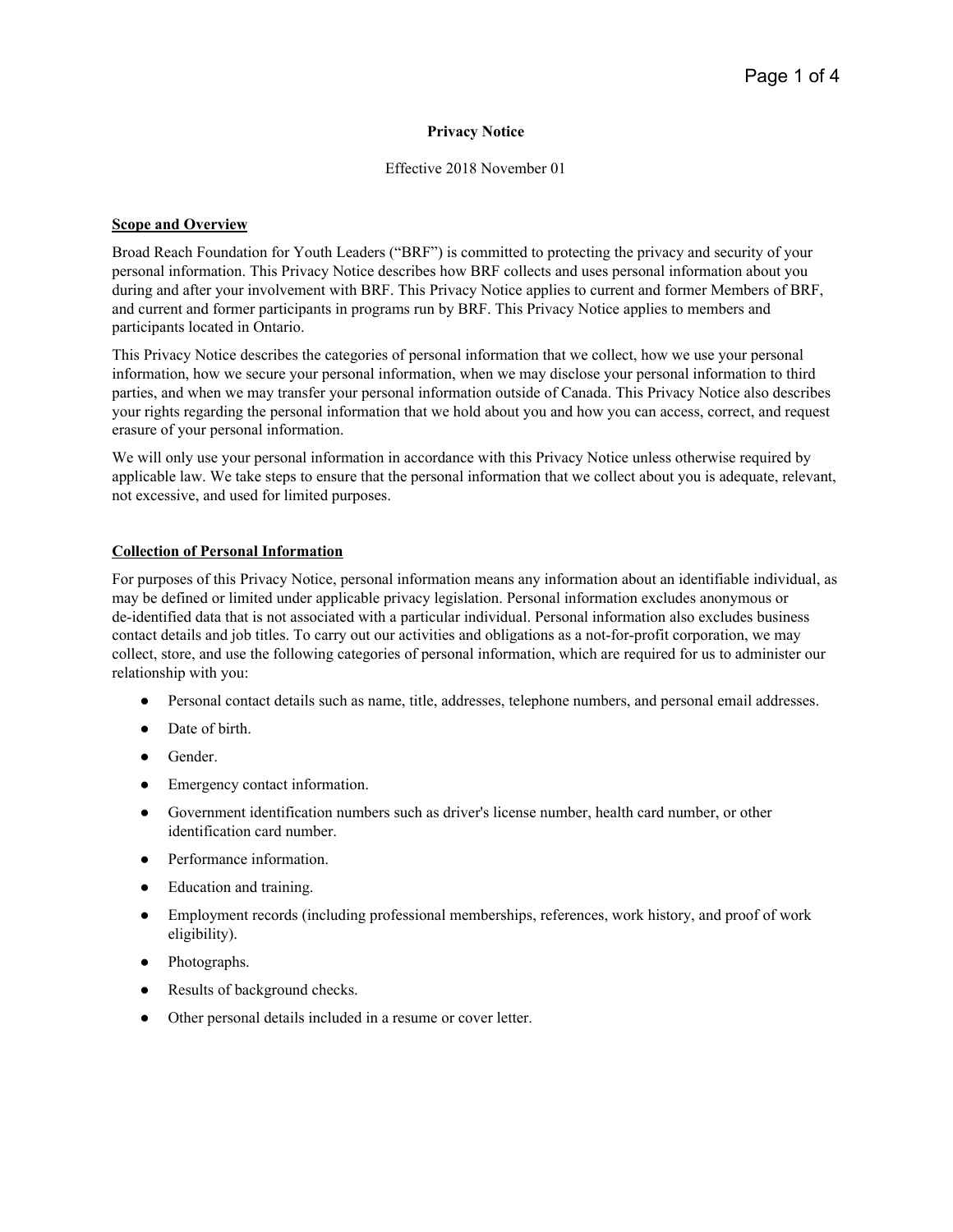# **Status as a Participant**

The fact that a person is a participant in a program run by BRF is considered personal information, and will be treated as particularly sensitive information where possible. This information is subject to the same below terms of use as all other personal information.

# **Use of Personal Information**

We only use your personal information where applicable law permits it, or when the use is necessary to comply with a legal obligation that applies to BRF. We may use your personal information for the following legitimate purposes:

- Management and planning.
- Processing insurance claims.
- Accounting and auditing.
- Conducting performance reviews and determining performance requirements.
- Assessing qualifications for a particular job or task.
- Gathering evidence for disciplinary action.
- Complying with applicable law.
- Education, training, and development requirements.
- Complying with health and safety obligations.

We will only use your personal information for the purposes we collected it. If we need to use your personal information for an unrelated purpose, we will provide notice to you and, if required by law, seek your consent. We may use your personal information without your knowledge or consent where required by applicable law or regulation.

### **Data Sharing**

We will only disclose your personal information to third parties where required by law or to our volunteers, employees, contractors, designated agents, or third-party service providers who require such information to assist us with administering your relationship with BRF, including third-party service providers who provide services to us or on our behalf. These third-party service providers may be located outside of Canada.

We require all our third-party service providers to implement appropriate security measures to protect your personal information consistent with our policies and any data security obligations applicable to BRF. We do not permit our third-party service providers to use your personal information for their own purposes. We only permit them to use your personal information for specified purposes in accordance with our instructions.

We may also disclose your personal information for the following additional purposes where permitted or required by applicable law:

- To comply with legal obligations or valid legal processes such as search warrants, subpoenas, or court orders. When we disclose your personal information to comply with a legal obligation or legal process, we will take reasonable steps to ensure that we only disclose the minimum personal information necessary for the specific purpose and circumstances.
- During emergency situations or where necessary to protect the safety of persons.
- Where the personal information is publicly available.
- For additional purposes with your consent where such consent is required by law.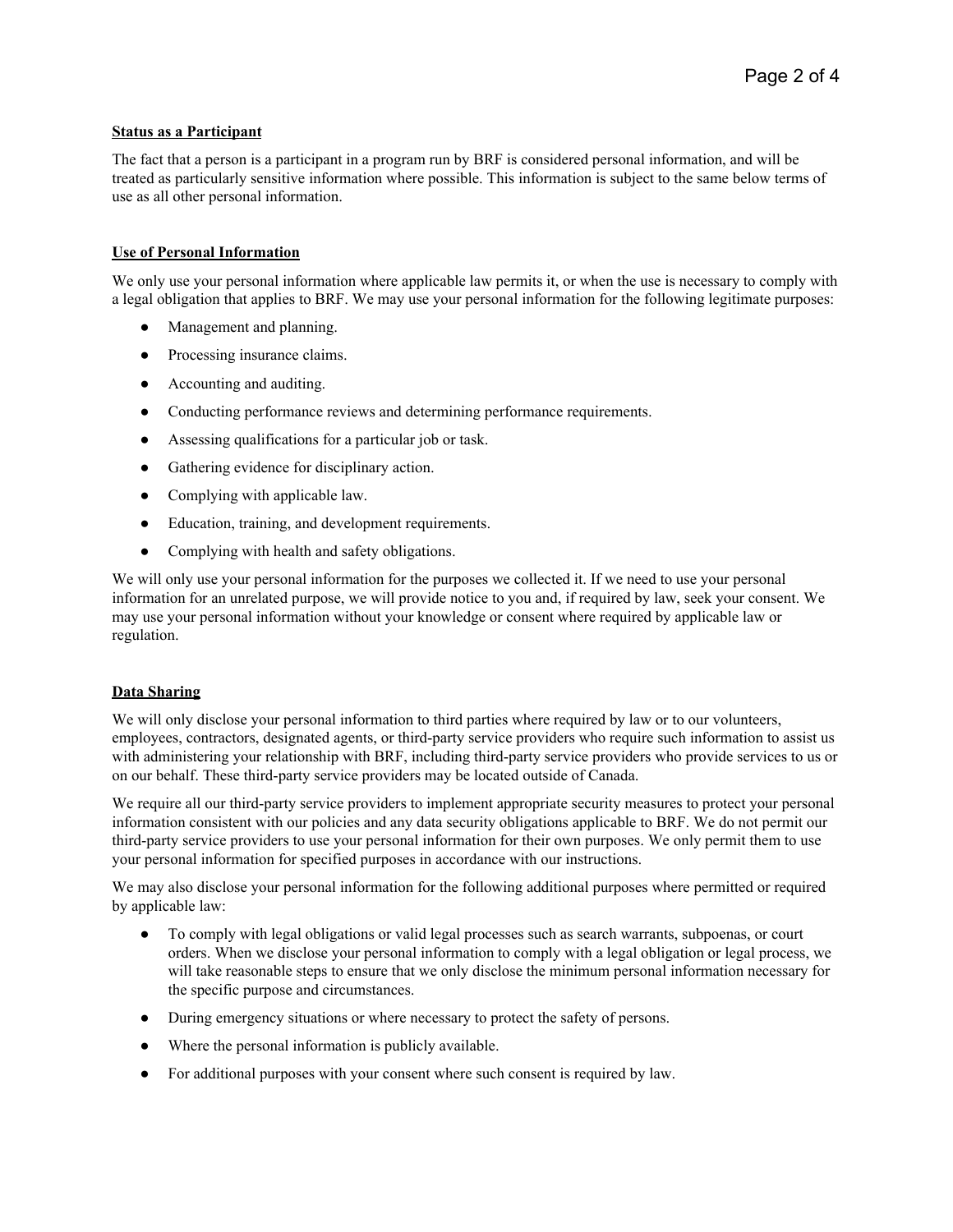### **Cross-Border Data Transfers**

Where permitted by applicable law, we may transfer the personal information we collect about you to the United States and other jurisdictions that may not be deemed to provide the same level of privacy protection as Canada, as necessary to assist us with administering your relationship with BRF, and for the purposes set out in this Privacy Notice.

### **Data Security**

We have implemented appropriate physical, technical, and organizational security measures designed to secure your personal information against accidental loss and unauthorized access, use, alteration, or disclosure. In addition, we limit access to personal information to those volunteers, employees, agents, contractors, and other third parties that have a legitimate need for such access.

### **Data Retention**

Except as otherwise permitted or required by applicable law or regulation, we will only retain your personal information for as long as necessary to fulfill the purposes we collected it for, including for the purposes of satisfying any legal, accounting, or reporting requirements. Under some circumstances we may anonymize your personal information so that it can no longer be associated with you. We reserve the right to use such anonymous and de-identified data for any legitimate purpose without further notice to you or your consent. Once you are no longer a member of, or participant in a program run by, BRF, we will retain and securely destroy your personal information in accordance with our document retention policy and applicable laws and regulations.

#### **Rights of Access, Correction, Erasure, and Objection**

It is important that the personal information we hold about you is accurate and current. Please keep us informed if your personal information changes during your involvement with BRF. By law you have the right to request access to and to correct the personal information that we hold about you, or withdraw your consent to the use of your personal information under certain circumstances. If you want to review, verify, correct, or withdraw consent to the use of your personal information, please contact us at "info@sailbroadreach.ca".

We may request specific information from you to help us confirm your identity and your right to access, and to provide you with the personal information that we hold about you or make your requested changes. Applicable law may allow or require us to refuse to provide you with access to some or all of the personal information that we hold about you, or we may have destroyed, erased, or made your personal information anonymous in accordance with our record retention obligations and practices. If we cannot provide you with access to your personal information, we will inform you of the reasons why, subject to any legal or regulatory restrictions.

#### **Right to Withdraw Consent**

Where you have provided your consent to the collection, use, and transfer of your personal information, you may have the legal right to withdraw your consent under certain circumstances. To withdraw your consent, if applicable, contact us at "info@sailbroadreach.ca".

### **Data Privacy Contact**

If you have any questions about this Privacy Notice or how we handle your personal information, or would like to request access to your personal information, please contact us at: "info@sailbroadreach.ca".